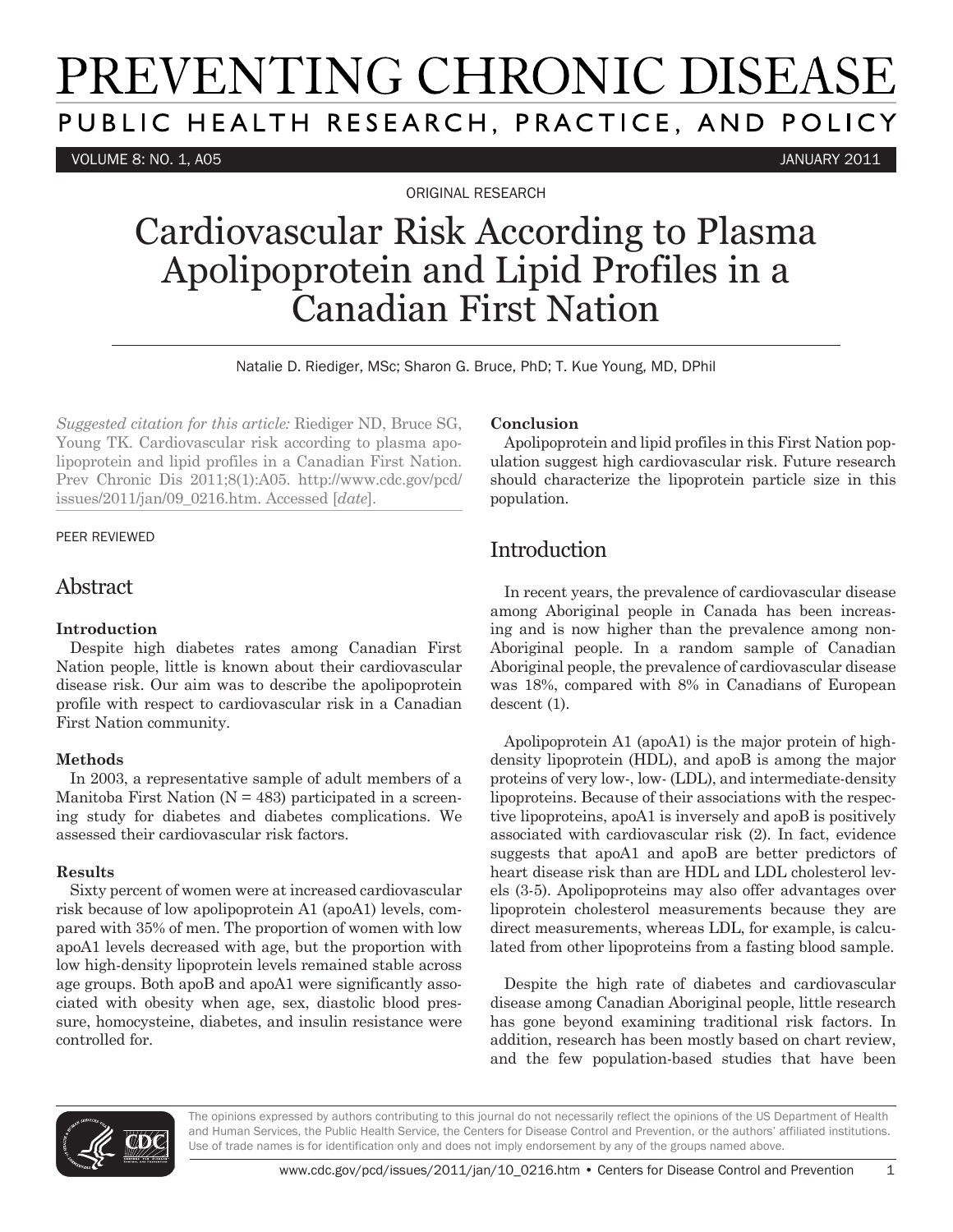conducted have been limited to a single First Nation community (6-8). Our objective was to describe the apolipoprotein profile and its relationship to cardiovascular risk factors in a Canadian First Nation community.

## Methods

We conducted this study with data from a larger community-based screening study on diabetes complications (9). The sample of 483 men and women from a Manitoba First Nation was representative in terms of age and sex. Eligible participants ( $n = 1,356$ ) were nonpregnant adults aged 18 years or older who were registered Indians and lived in the community. The community is approximately 200 km northwest of Winnipeg, Manitoba. Data were collected from January through December 2003, and each participant had all of his or her data collected on the same day. Further details on the study can be found elsewhere (9). The study was approved by the University of Manitoba Health Research Ethics Board.

A registered nurse collected a fasting blood sample, and we assessed levels of plasma glucose, insulin, triglyceride, HDL cholesterol, LDL cholesterol, total cholesterol, total apoB, and apoA1. The nurse also measured blood pressure, urinary albumin and creatinine levels, and anthropometric characteristics (9). To assess insulin resistance, we used the homeostatic model assessment with glucose and insulin results in the following equation: (insulin [pmol] ×  $(0.139) \times (glucose [mmol/L]/22.5)$ . Risk factors assessed in this study are defined in Table 1.

We analyzed all data by using SPSS version 16.0 for Windows (IBM, Chicago, Illinois). We compared plasma lipid levels by using *t* tests and Mann-Whitney U nonparametric tests. We compared differences in apolipoprotein levels by cardiovascular risk factors by using both *t* tests and Mann-Whitney U tests for variables with a nonnormal distribution or unequal variances. We used  $\chi^2$  tests to detect differences in risk for cardiovascular disease by apolipoprotein category. Tests were 2-tailed, and *P* values <.05 were considered significant. To determine linear trends for mean apolipoprotein values by age group, we used 1-way analysis of variance with linear contrast. We estimated odds ratios for obesity by using backward stepwise multivariate logistic regression. We included variables in the model that were significantly associated with obesity in bivariate analyses. Those variables were age, sex, ever having smoked, systolic and diastolic blood pressure, presence of diabetes, triglyceride level, apoA1 level, apoB level, insulin resistance, homocysteine level, and microalbuminuria.

## Results

Risk for cardiovascular disease was high according to traditional cardiovascular risk factors such as HDL cholesterol and triglyceride levels (Table 2). Rates of obesity, diabetes, hypertension, and microalbuminuria in this population were also high (Table 3).

Significantly more women than men had apoA1 values that indicated cardiovascular risk  $(60\% \text{ vs } 35\%; P < .001)$ . Almost 18% of men and 12% of women had apoB values that indicated cardiovascular risk, but the difference was not significant. The proportion of participants with increased risk according to the apoB:apoA1 ratio was 54% for men and 57% for women, and the difference did not reach significance.

Mean apoB concentrations and the apoB:apoA1 ratio were significantly higher in men and participants with any cardiovascular risk factor (Table 3). Mean apoA1 concentrations were lower in patients with most cardiovascular risk factors, but the difference did not reach significance in patients with diabetes, hypertension, microalbuminuria, or cardiometabolic risk.

Cardiovascular risk tended to increase with age (Tables 4 and 5). We found a significant linear trend for age in men for apoB and apoB:apoA1 ratio. We also found a significant and positive linear trend for age in women for apoB and apoB:apoA1 ratio. Conversely, cardiovascular risk according to apoA1 decreased with age among women, and mean apoA1 levels increased with age. HDL cholesterol levels did not significantly increase or decrease with age among women (data not shown).

The final logistic model for presence of obesity included age, sex, diastolic blood pressure, diabetes, homocysteine, insulin resistance, apoA1, and apoB. A person with an apoA1 value of 1.14 g/L was 1.2 times as likely to be obese as was a person with an apoA1 of 1.20 g/L. Furthermore, the odds of obesity were 1.35 times as high for a person with an apoB level of 1.00 g/L as for a person with a level of 0.80 g/L.

The opinions expressed by authors contributing to this journal do not necessarily reflect the opinions of the US Department of Health and Human Services, the Public Health Service, the Centers for Disease Control and Prevention, or the authors' affiliated institutions. Use of trade names is for identification only and does not imply endorsement by any of the groups named above.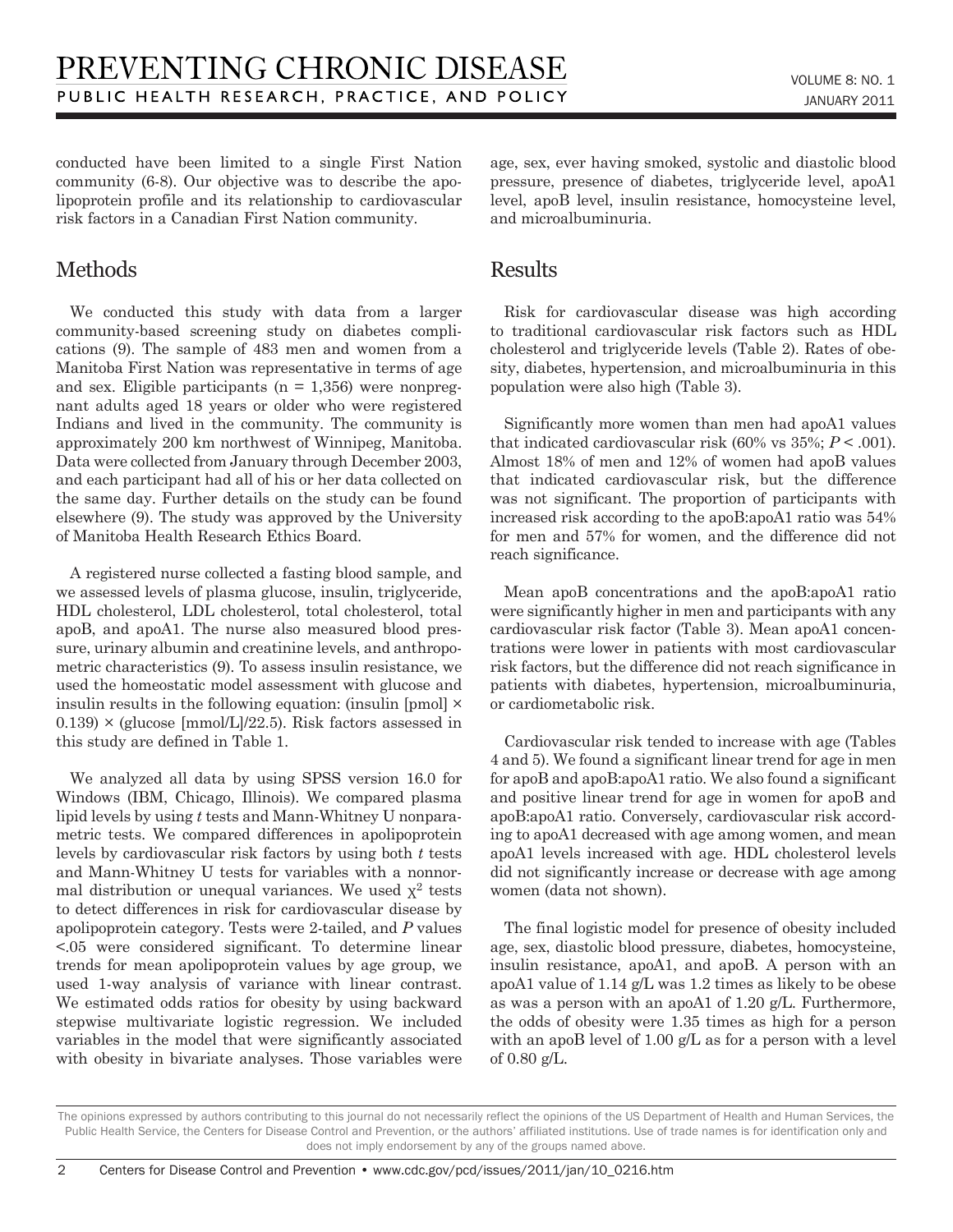## **Discussion**

According to plasma lipid levels and apolipoprotein profiles, the risk for cardiovascular disease is high among Canadian First Nation people. The abnormal plasma apolipoprotein concentrations we found are consistent with the high prevalence of obesity and diabetes in the community. Generally, participants had low HDL cholesterol, low apoA1, and high triglyceride levels, which typically coexist in people with insulin resistance.

The average lipid profile in the study community differed dramatically from that of the US population in general (11), most likely because of the high prevalence of diabetes in the community. For example, mean plasma LDL cholesterol levels among study participants were lower than those among NHANES participants for both sexes. However, plasma HDL cholesterol levels were lower and plasma triglyceride levels were much higher among our study participants than among the general American population. Compared with Australian Aboriginal people and Torres Strait Islanders (12), our study participants had slightly lower triglyceride and higher HDL cholesterol levels. However, these levels are still worse than those among other Canadian Cree-Ojibwa Indians, Inuit, or non-Aboriginal people, as assessed in the early 1990s (13). In addition, triglyceride and HDL cholesterol levels were higher and LDL cholesterol levels were lower in the study community than among another Canadian Aboriginal community (1); the other Aboriginal community, however, included only people aged 35 to 75 years, whereas our study sample included people aged 18 years or older, and the mean age was 38 years. Neither our lipid values nor the others described in this paragraph were age- or sexstandardized.

Paradoxically, the proportion of women with low apoA1 levels (higher cardiovascular risk) significantly decreased with age, and mean apoA1 levels had a significant positive linear trend with older age. The change in apoA1 levels by age in women seems to indicate more dyslipidemia in younger women. However, the proportion of women with HDL cholesterol levels that indicated increased risk remained stable across age groups. Therefore, for the same HDL cholesterol levels, older women  $(≥50 y)$  had lower apoA1 levels than did younger women (<50 years). This phenomenon may reflect a shift in HDL particle size in the older age groups, in which the proportion of small, dense HDL particles increases relative to large HDL particles. This explanation is further supported by the fact that the prevalence of diabetes increased with increasing age in our study.

Despite a likely genetic susceptibility to diabetes and its comorbidities in this First Nation community, we hypothesize that much of the dyslipidemia can be attributed to poor diet and inactivity. In the past, other indigenous communities, such as the Greenland Inuit, actually had more favorable lipid profiles than did nonindigenous people, most likely because of their traditional lifestyle (14). When compared with Danish controls, the Inuit had significantly higher apoA1 and significantly lower apoB, LDL cholesterol, total cholesterol, and triglyceride levels. Although apoA1 levels were significantly higher among the Inuit, HDL cholesterol levels were not, which indicates potential differences in the types of HDL between the 2 groups (differences in particle size). The Inuit may have a disproportionate number of atherogenic small, dense HDL particles, as opposed to the more beneficial large HDL particles, which is what we hypothesize in our study community, particularly among women. In a Canadian Oji-Cree First Nation community, although apoA1 levels were significantly lower among men with hypertriglyceridemic waist, apoA1 levels were actually nonsignificantly higher among women with hypertriglyceridemic waist (15). This apoA1 sex difference may partially explain the higher risk for coronary heart disease for women with diabetes than men with diabetes (16).

A preponderance of small, dense LDL and small HDL particles is associated with obesity (17), increased risk of coronary artery disease (18), and insulin resistance, regardless of diabetes status (19). Low HDL cholesterol concentrations among people with diabetes may indicate a specific reduction in large HDL particles (as well as a possible increase in small HDL particles), which may not necessarily significantly reduce apoA1 levels (19). In our study, because of the high rate of diabetes, we suspect that the low HDL cholesterol levels reported are due to the loss of large HDL particles, especially among older women. Women may also have lower HDL cholesterol levels than men in response to obesity (20), so apoA1 levels may also differ between men and women in response to obesity.

The apparent conflicting results of apoA1 and HDL cholesterol levels may affect the predictive nature of apoA1 and the apoB:apoA1 ratio for cardiovascular risk in this population. Future research should determine the association of apoA1 and apoB:apoA1 ratio on cardiovascular

The opinions expressed by authors contributing to this journal do not necessarily reflect the opinions of the US Department of Health and Human Services, the Public Health Service, the Centers for Disease Control and Prevention, or the authors' affiliated institutions. Use of trade names is for identification only and does not imply endorsement by any of the groups named above.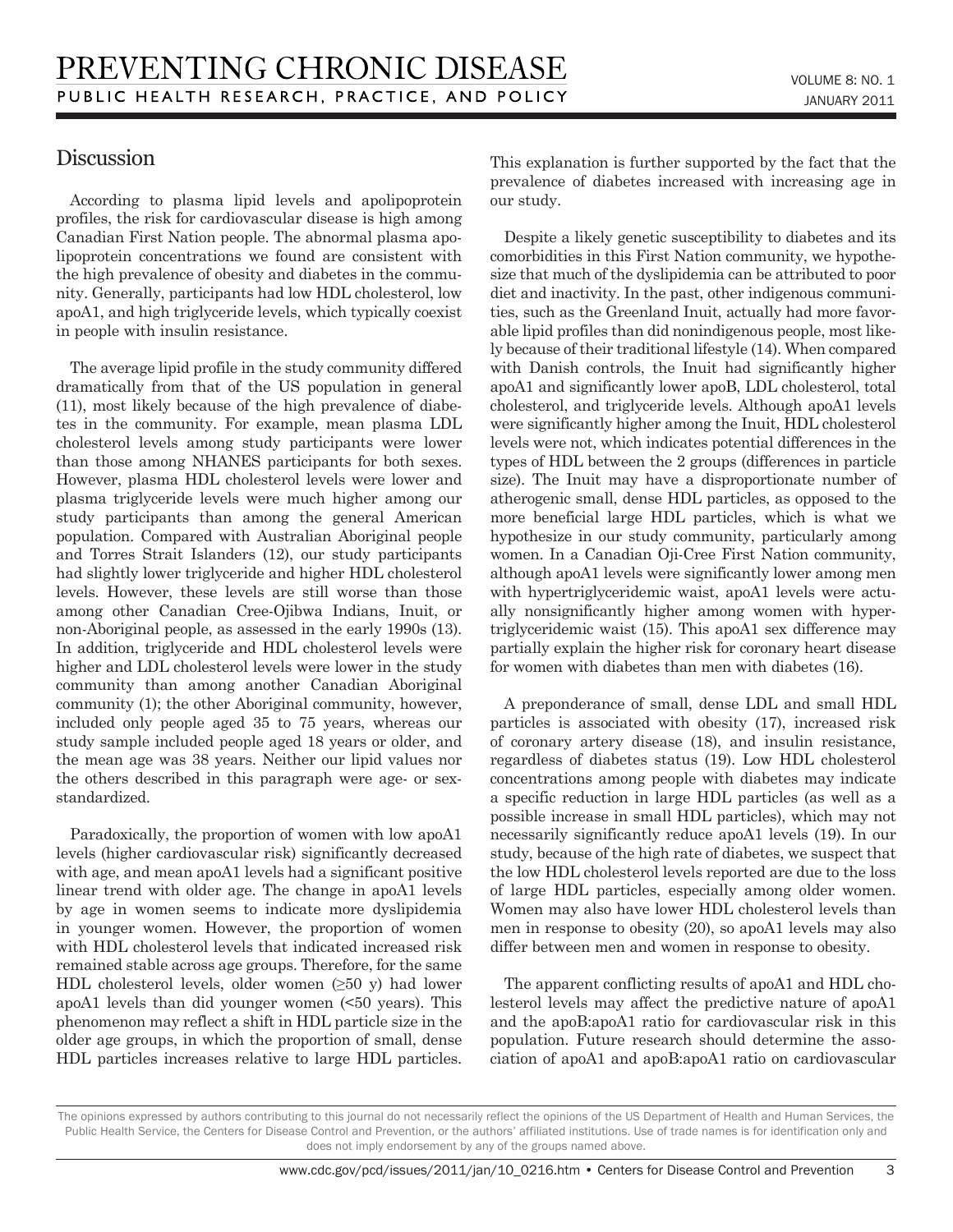outcomes in First Nation people with diabetes. The apoB: apoA1 ratio was found to predict metabolic syndrome in nonobese but not obese participants (21), perhaps because obese participants are more likely to have diabetes. Mean apoA1 values were virtually identical in our study community, regardless of diabetes status, but mean HDL cholesterol levels were significantly lower in participants with diabetes. This finding supports the notion of an HDL profile of mostly small HDL particles in people in the community, which would keep plasma HDL levels low while increasing apoA1 levels.

Our study has several limitations. Although we cannot say whether the sample was completely representative of the population, it was representative according to age and sex and did not consist of those in the poorest health. Only 105 of the 275 community members with previously diagnosed diabetes participated. In addition, 3 of 10 community members with amputations and none of 15 members with end-stage renal disease participated. We also did not assess lipoprotein particle size and the distribution of sizes among the various types of lipoproteins. Finally, because of the cross-sectional nature of the data, no outcome data are available.

In conclusion, this community is at high cardiovascular risk, according to both plasma lipid and apolipoprotein profiles. Much of this risk is mediated by the high number of community members with diabetes and obesity and the associated changes in lipoprotein profile. More data regarding lipoprotein particle size and the distribution of small, medium, and large HDL and LDL particles are needed to confirm our hypotheses, but these preliminary data can be used to guide interventions that reduce the prevalence of chronic disease in Canadian First Nation people.

## Acknowledgments

We acknowledge financial support for this project from the Canadian Institute of Health Research (CIHR) and the Manitoba Health Research Council. Natalie Riediger is the recipient of a CIHR Doctoral Canada Graduate Scholarship.

## Author Information

Corresponding Author: Natalie D. Riediger, MSc,

University of Manitoba, S113 Medical Services Bldg, 750 Bannatyne Ave, Winnipeg, Manitoba, Canada R3E 0W3. Telephone: 204-975-7745. E-mail: umriedin@cc.umanitoba. ca.

Author Affiliations: Sharon G. Bruce, University of Manitoba, Winnipeg, Manitoba, Canada; T. Kue Young, University of Toronto, Toronto, Ontario, Canada.

## References

- 1. Anand SS, Yusef S, Jacobs R, Davis AD, Yi Q, Gerstein H, et al. Risk factors, atherosclerosis, and cardiovascular disease among aboriginal people in Canada: the Study of Health Assessment and Risk Evaluation in Aboriginal Peoples (SHARE-AP). Lancet 2001;358(9288):1147-53.
- 2. Walldius G, Jungner I. The apoB/apoA-I ratio: a strong, new risk factor for cardiovascular disease and a target for lipid-lowering therapy — a review of the evidence. J Intern Med 2006;259:493-519.
- 3. Walldius G, Jungner I, Holme I, Aastveit AH, Kolar W, Steiner E. High apolipoprotein B, low apolipoprotein A-I, and improvement in the prediction of fatal myocardial infarction (AMORIS study): a prospective study. Lancet 2001;358:2026-33.
- 4. Garfagnini A, Devoto G, Rosselli P, Boggiano P, Venturini M. Relationship between HDL-cholesterol and apolipoprotein A1 and the severity of coronary artery disease. Eur Heart J 1995;16(4):465-70.
- 5. Walldius G, Jungner I, Aastveit AH, Holme I, Furberg CD, Sniderman AD. The apoB/apoA-I ratio is better than the cholesterol ratios to estimate the balance between plasma proatherogenic and antiatherogenic lipoproteins and to predict coronary risk. Clin Chem Lab Med 2004;42(12):1355-63.
- 6. Retnakaran R, Hanley AJ, Connelly PW, Harris SB, Zinman B. Cigarette smoking and cardiovascular risk factors among aboriginal Canadian youths. CMAJ 2005;173(8):885-9.
- 7. Harris SB, Zinman B, Hanley A, Gittelsohn J, Hegele R, Connelly PW, et al. The impact of diabetes on cardiovascular risk factors and outcomes in a native Canadian population. Diabetes Res Clin Pract 2002;55(2):165-73.
- 8. Ley SH, Harris SB, Mamakeesick M, Noon T, Fiddler E, Gittelsohn J, et al. Metabolic syndrome and its components as predictors of incident type 2 dia-

The opinions expressed by authors contributing to this journal do not necessarily reflect the opinions of the US Department of Health and Human Services, the Public Health Service, the Centers for Disease Control and Prevention, or the authors' affiliated institutions. Use of trade names is for identification only and does not imply endorsement by any of the groups named above.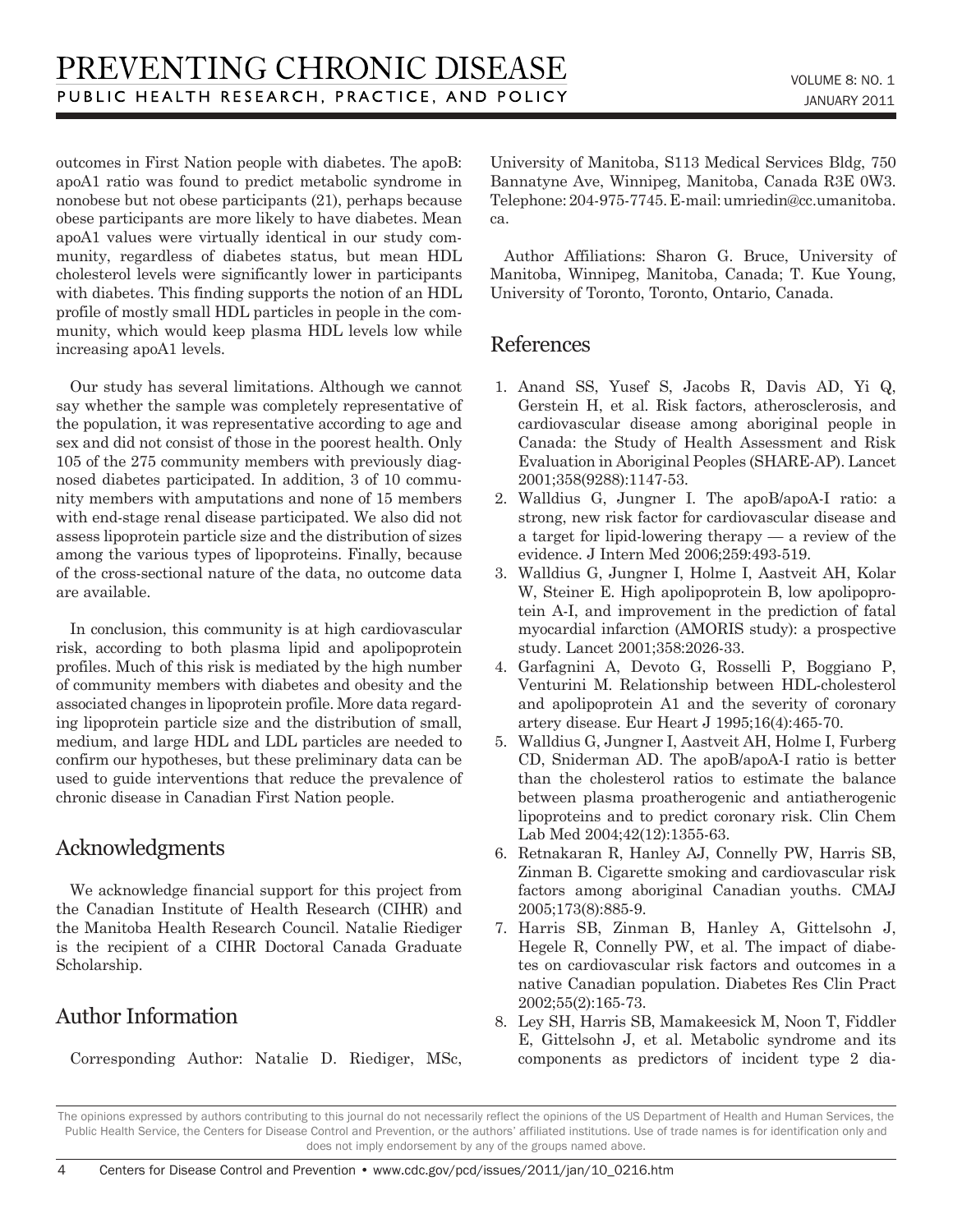betes mellitus in an aboriginal community. CMAJ 2009;180(6):617-24.

- 9. Bruce SG, Young TK. Prevalence and risk factors for neuropathy in a Canadian First Nation community. Diabetes Care 2008;31(9):1837-41.
- 10. Expert Panel on Detection, Evaluation, and Treatment of High Blood Cholesterol in Adults. Executive summary of the Third Report of the National Cholesterol Education Program (NCEP) Expert Panel on Detection, Evaluation, and Treatment of High Blood Cholesterol in Adults (Adult Treatment Panel III). JAMA 2001;285(19):2486-97.
- 11. Ghandehari H, Kamal-Bahl S, Wong ND. Prevalence and extent of dyslipidemia and recommended lipid levels in US adults with and without cardiovascular comorbidities: the National Health and Nutrition Examination Survey 2003-2004. Am Heart J 2008;156:112-9.
- 12. Wang Z, Rowley K, Wang Z, Piers L, O'Dea K. Anthropometric indices and their relationship with diabetes, hypertension and dyslipidemia in Australian Aboriginal people and Torres Strait Islanders. Eur J Cardiovasc Prev Rehabil 2007;14(2):172-8.
- 13. Kue Young T, Chateau D, Zhang M. Factor analysis of ethnic variation in the multiple metabolic (insulin resistance) syndrome in 3 Canadian populations. Am J Hum Biol 2002;14(5):649-58.
- 14. Gerdes LU, Schmidt EB, Klausen IC, Kristensen SD, Ernst E, Faergeman O, et al. Plasma concentration levels of apolipoprotein A-I, apolipoprotein B and lipoprotein (a) in Greenland Inuit (Eskimos). J Intern Med 1992;231:623-5.
- 15. Pollex RL, Hanley AJ, Zinman B, Harris SB, Hegele RA. Clinical and genetic associations with hypertriglyceridemic waist in a Canadian aboriginal population. Int J Obes (Lond) 2006;30(3):484-91.
- 16. Wang Z, Hoy WE. Association between diabetes and coronary heart disease in aboriginal people: are women disadvantaged? Med J Aust 2004;180(10):508- 11.
- 17. Magkos F, Mohammed BS, Mittendorfer B. Effect of obesity on the plasma lipoprotein profile in normoglycemic and normolipidemic men and women. Int J Obes (Lond) 2008;32(11):1655-64.
- 18. El Harchaoui K, Arsenault BJ, Franssen R, Després JP, Hovingh GK, Stroes ES, et al. High-density lipoprotein particle size and concentration and coronary risk. Ann Intern Med 2009;150(2):84-93.
- 19. Garvey WT, Kwon S, Zheng D, Shaughnessy S,

Wallace P, Hutto A, et al. Effects of insulin resistance and type 2 diabetes on lipoprotein subclass particle size and concentration determined by nuclear magnetic resonance. Diabetes 2003;52(2):453-62.

- 20. Howard BV, Pan XR, Harper I, Kuusi T, Taskinen MR. Lack of sex differences in high density lipoproteins in Pima Indians. Studies of obesity, lipase activities, and steroid hormones. Arteriosclerosis 1987;7(3):292-300.
- 21. Pitsavos C, Panagiotakos DB, Skoumas J, Papadimitriou L, Stefanadis C. Risk stratification of the apolipoprotein B, apolipoprotein A1, and apolipoprotein B/ A1 ratio on the prevalence of the metabolic syndrome: the ATTICA study. Angiology 2008;59(3):335-41.

The opinions expressed by authors contributing to this journal do not necessarily reflect the opinions of the US Department of Health and Human Services, the Public Health Service, the Centers for Disease Control and Prevention, or the authors' affiliated institutions. Use of trade names is for identification only and does not imply endorsement by any of the groups named above.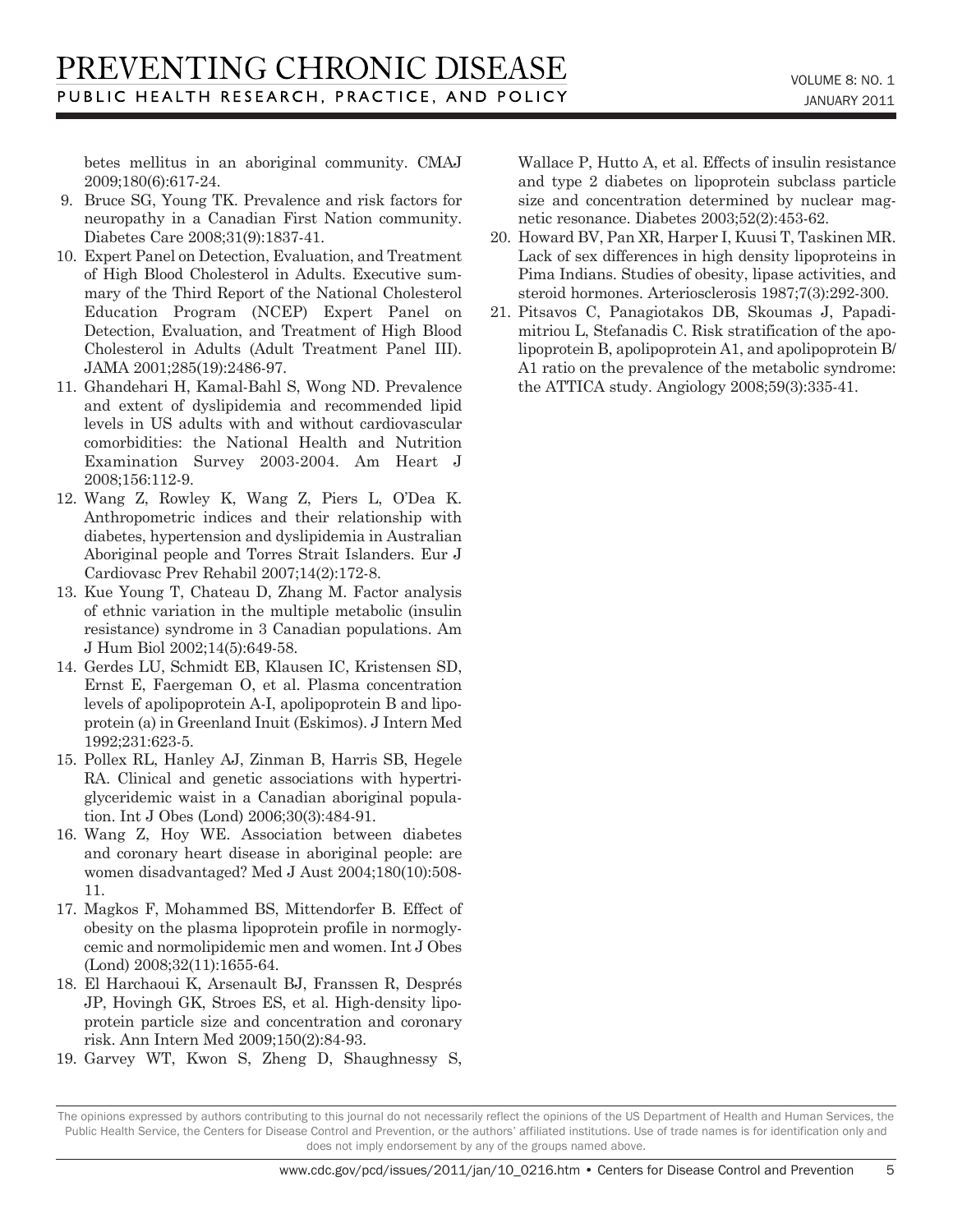## Tables

#### Table 1. Risk Factors Assessed in a Study of Cardiovascular Risk in a Canadian First Nation, 2003

|                               | <b>Definition</b>                                                                        |                                                                                       |  |  |  |
|-------------------------------|------------------------------------------------------------------------------------------|---------------------------------------------------------------------------------------|--|--|--|
| <b>Risk Factor</b>            | <b>Men</b>                                                                               | <b>Women</b>                                                                          |  |  |  |
| Obesity                       | BMI $\geq$ 30.0 kg/m <sup>2</sup>                                                        |                                                                                       |  |  |  |
| High-risk WC                  | $WC > 102$ cm                                                                            | WC >88 cm                                                                             |  |  |  |
| <b>Diabetes</b>               | Self-report diagnosis, taking an oral hypoglycemic agent, or fasting glucose ≥7.0 mmol/L |                                                                                       |  |  |  |
| Hypertension                  | Self-report of diagnosis, SBP >140 mm Hg, or DBP >90 mm Hg                               |                                                                                       |  |  |  |
| Dyslipidemia                  | Fasting plasma TG $\geq$ 1.7 mmol/L and fasting<br>plasma HDL cholesterol ≤1.03 mmol/L   | Fasting plasma $TG \geq 1.7$ mmol/L and fasting plasma<br>HDL cholesterol ≤1.3 mmol/L |  |  |  |
| Microalbuminuria <sup>a</sup> | $ACR > 2.0$ mg/mmol                                                                      | $ACR > 2.8$ mg/mmol                                                                   |  |  |  |
| Metabolic syndrome            | Adult Treatment Panel III criteria (10)                                                  |                                                                                       |  |  |  |
| Cardiometabolic risk          | At-risk WC plus plasma TG ≥1.7 mmol/L                                                    |                                                                                       |  |  |  |
| Low apoA1                     | ApoA1 <1.07 g/L                                                                          | ApoA1 < 1.22 g/L                                                                      |  |  |  |
| High apoB                     | ApoB $>1.2$ g/L                                                                          |                                                                                       |  |  |  |
| High apoB:apoA1 ratio (5)     | >0.8                                                                                     | >0.7                                                                                  |  |  |  |

Abbreviations: BMI, body mass index; WC, waist circumference; SBP, systolic blood pressure; DBP, diastolic blood pressure; TG, triglyceride; HDL, high-density lipoprotein; ACR, albumin-to-creatinine ratio; apo, apolipoprotein.

a Determined by using the Bayer DCA 2000 point-of-care analyzer (Elkhart, Indiana).

#### Table 2. Plasma Lipid Levels Among 483 Canadian First Nation Adults, 2003

| Lipid <sup>a</sup>        | Men ( $n = 230$ ), Mean (SD) | Women ( $n = 253$ ), Mean (SD) | P Value <sup>b</sup> | Men and Women, Mean (SD) |
|---------------------------|------------------------------|--------------------------------|----------------------|--------------------------|
|                           | 2.3(2.5)                     | 2.1(2.0)                       | .86                  | 2.2(2.3)                 |
| Triglyceride, mmol/L      | $1.7(1.1-2.6)^c$             | $1.7(1.2-2.5)^c$               |                      | $1.7(1.2-2.6)^c$         |
| LDL cholesterol, mmol/L   | 2.9(0.9)                     | 2.6(0.9)                       | < 0.001              | 2.7(0.9)                 |
| HDL cholesterol, mmol/L   | 1.2(0.3)                     | 1.2(0.3)                       | < 0.04 <sup>d</sup>  | 1.2(0.3)                 |
| Total cholesterol, mmol/L | 5.0(1.2)                     | 4.8(1.1)                       | .07                  | 4.9(1.2)                 |

Abbreviations: SD, standard deviation; LDL, low-density lipoprotein; HDL, high-density lipoprotein.

a Mean LDL and total cholesterol values are provided, although these were not included in the definition of dyslipidemia because their recommended levels vary according to other risk factors (http://www.cfpc.ca/english/cfpc/programs/patient%20education/cholesterol/default.asp).

b Independent *t* test for differences between sex, unless otherwise noted.

c Data presented as median (interquartile range) because of skewed distribution; statistical analysis with Mann-Whitney test.

d Mann-Whitney test (unequal variances).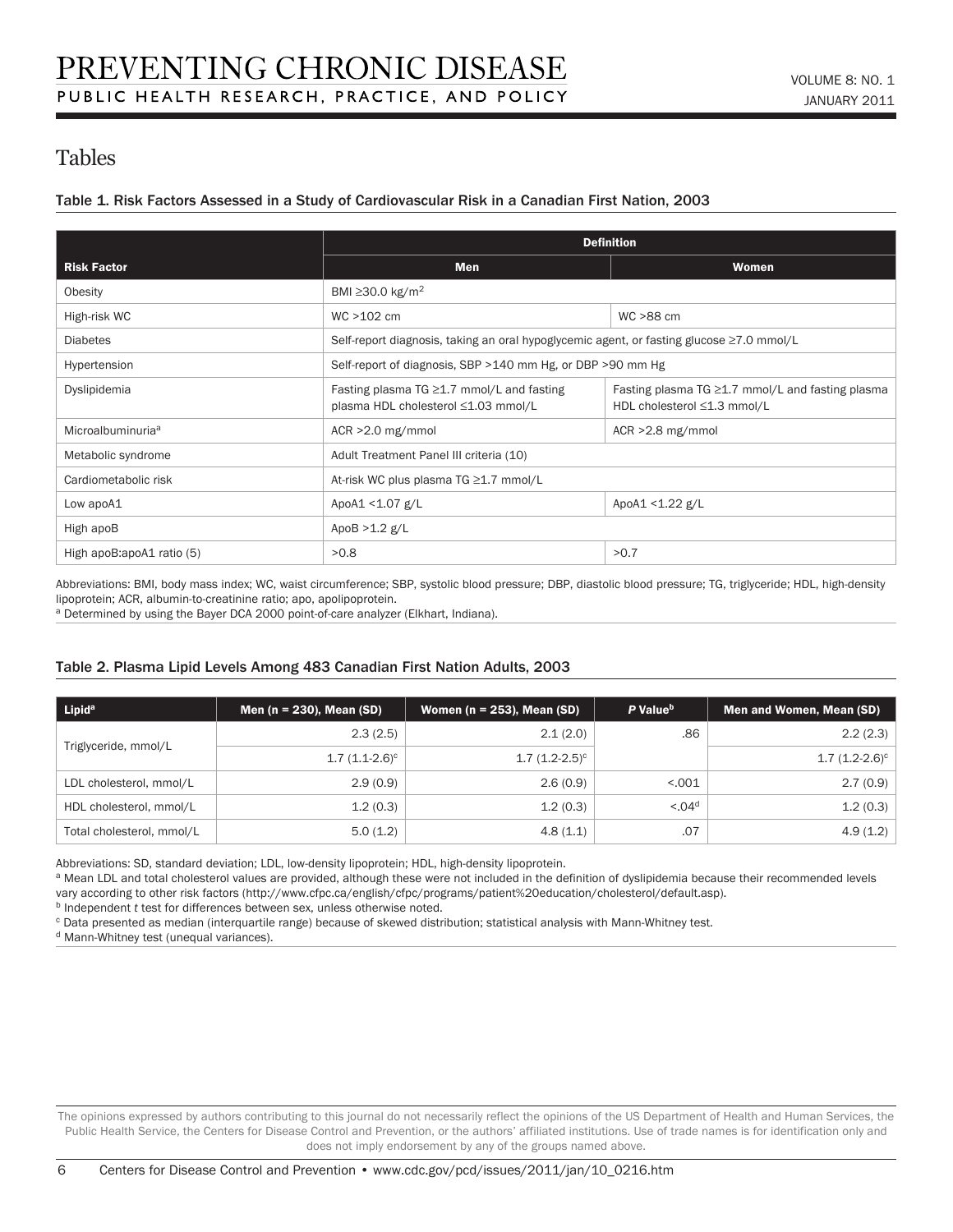$\overline{7}$ 

#### Table 3. Plasma Apolipoprotein Levels by Sex and Risk Factors for Cardiovascular Disease Among 483 Canadian First Nation Adults, 2003<sup>a</sup>

| Characteristic <sup>b</sup> | n (%)    | ApoB (g/L)            | P Value             | ApoA1 (g/L)                        | P Value              | ApoB:ApoA1<br>Ratio   | P Value             |  |
|-----------------------------|----------|-----------------------|---------------------|------------------------------------|----------------------|-----------------------|---------------------|--|
| <b>Sex</b>                  |          |                       |                     |                                    |                      |                       |                     |  |
| Men                         | 230 (48) | 0.94(0.28)            | .046                | $1.14(1.03-1.23)^c$                | .004 <sup>d</sup>    | $0.84(0.63 - 1.02)^c$ | .001 <sup>d</sup>   |  |
| Women                       | 253 (52) | 0.89(0.26)            |                     | $1.17(1.05-1.31)^c$                |                      | $0.75(0.59-0.91)^c$   |                     |  |
| <b>Obese</b>                |          |                       |                     |                                    |                      |                       |                     |  |
| Yes                         | 265(56)  | 0.97(0.96)            |                     | 1.13(0.17)<br>< .001<br>1.20(0.19) | < .001               | 0.87(0.24)            | < .001              |  |
| <b>No</b>                   | 204(44)  | 0.83(0.79)            |                     |                                    |                      | 0.71(0.24)            |                     |  |
| At-risk waist circumference |          |                       |                     |                                    |                      |                       |                     |  |
| Yes                         | 313 (68) | 0.96(0.26)            | < .001              | 1.15(0.18)                         | .006                 | 0.85(0.25)            | < .001              |  |
| <b>No</b>                   | 151 (32) | 0.82(0.26)            |                     | 1.20(0.18)                         |                      | 0.70(0.23)            |                     |  |
| <b>Diabetes</b>             |          |                       |                     |                                    |                      |                       |                     |  |
| Yes                         | 140 (29) | 1.05(0.29)            | < .001              | 1.16(0.19)                         | .92                  | 0.91(0.26)            | < .001              |  |
| No                          | 343 (71) | 0.86(0.25)            |                     | 1.17(0.18)                         |                      | 0.75(0.23)            |                     |  |
| Hypertension                |          |                       |                     |                                    |                      |                       |                     |  |
| Yes                         | 201(43)  | 0.99(0.28)            | < .001              | 1.18(0.19)                         | .10                  | 0.85(0.27)            | < .001              |  |
| No                          | 271 (57) | 0.86(0.25)            |                     | 1.15(0.18)                         |                      | 0.76(0.23)            |                     |  |
| Microalbuminuria            |          |                       |                     |                                    |                      |                       |                     |  |
| Yes                         | 94(20)   | $1.01(0.81 - 1.26)^c$ | < 0.01 <sup>d</sup> | 1.15(0.17)                         | .49                  | 0.90(0.26)            | < .001              |  |
| <b>No</b>                   | 372 (80) | $0.86(0.68 - 1.05)^c$ |                     | 1.17(0.18)                         |                      | 0.77(0.24)            |                     |  |
| <b>Cardiometabolic risk</b> |          |                       |                     |                                    |                      |                       |                     |  |
| Yes                         | 212(45)  | 1.05(0.25)            | < .001              | 1.16(0.19)                         | .54                  | 0.93(0.24)            | < .001              |  |
| No                          | 255 (55) | 0.80(0.23)            |                     | 1.17(0.18)                         |                      | 0.70(0.21)            |                     |  |
| <b>Dyslipidemia</b>         |          |                       |                     |                                    |                      |                       |                     |  |
| Yes                         | 155 (32) | $1.03(0.90-1.19)^c$   | < 0.01 <sup>d</sup> | $1.07(0.98 - 1.18)^c$              | < 0.001 <sup>d</sup> | 0.98(0.23)            | < .001              |  |
| <b>No</b>                   | 328 (68) | $0.81(0.65 - 1.01)^c$ |                     | $1.19(1.09-1.31)^c$                |                      | 0.72(0.22)            |                     |  |
| <b>Metabolic syndrome</b>   |          |                       |                     |                                    |                      |                       |                     |  |
| Yes                         | 252 (53) | 1.02(0.26)            | < .001              | 1.13(0.17)                         | < .001               | $0.91(0.75 - 1.05)^c$ | < 0.01 <sup>d</sup> |  |
| No                          | 223 (47) | 0.80(0.23)            |                     | 1.20(0.18)                         |                      | $0.64(0.53 - 0.80)^c$ |                     |  |

Abbreviation: apo, apolipoprotein.

a Values for apoA1, apoB, and apoB:apoA1 ratio are given as mean (standard deviation), and differences were assessed by using independent-samples *t* tests, unless otherwise noted.

**b** Definitions for characteristics are provided in Table 1. Data were not available for all participants for every characteristic.

<sup>c</sup> Results reported are median (interquartile range) because of skewed distribution.

d Mann-Whitney U (nonparametric) test.